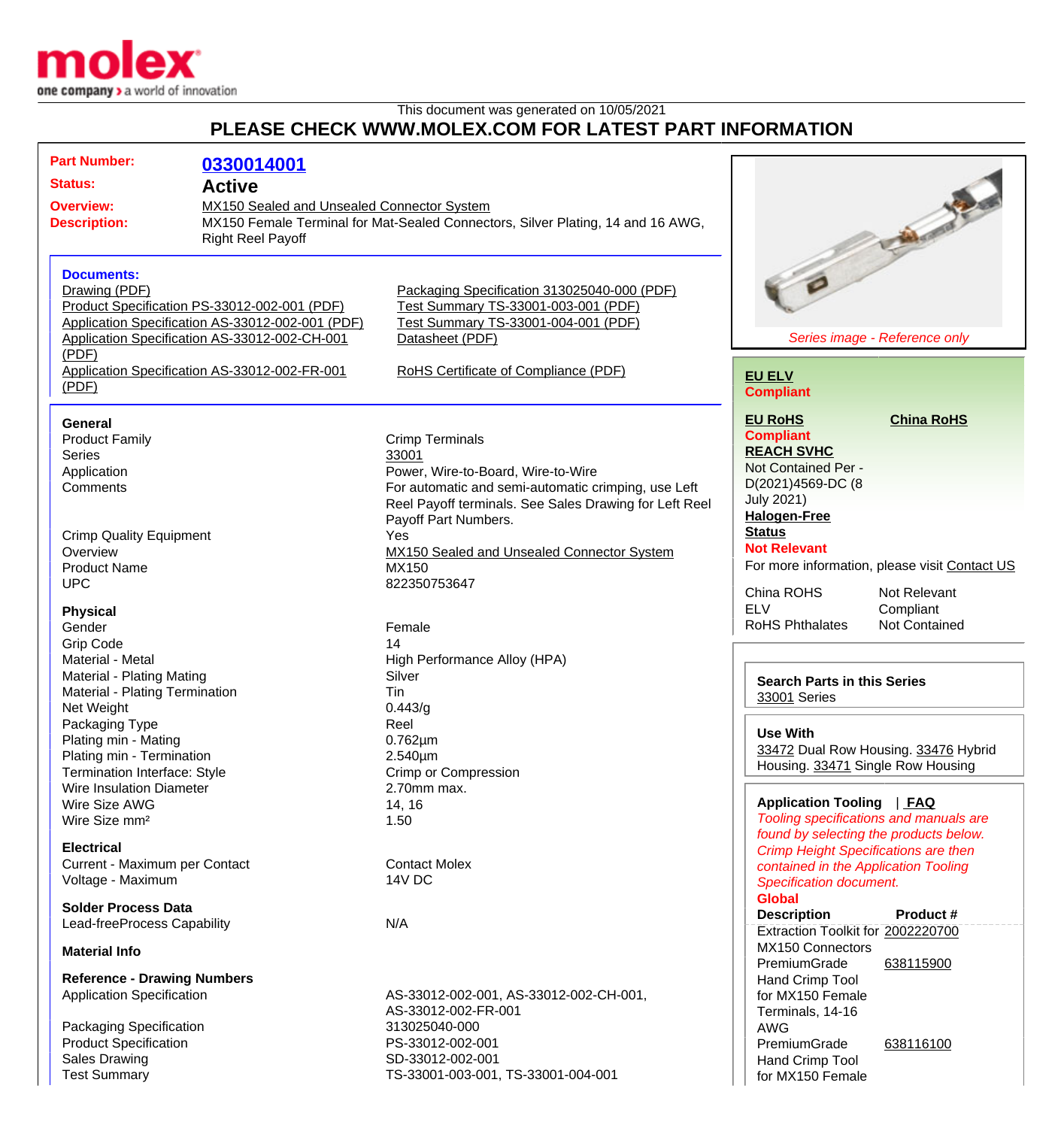Terminals for 1.00mm² and 1.50mm² Metric Wires Extraction Tool for [638131500](http://www.molex.com/molex/products/datasheet.jsp?part=active/0638131500_APPLICATION_TOOLIN.xml) MX150L, MX150, PT Bulb Socket, iGrid, SPOX, and Wire-to-Motor Terminals **ServiceGrade** Hand Crimp Tool for MX150 Crimp Terminals, 14-22 AWG [640160133](http://www.molex.com/molex/products/datasheet.jsp?part=active/0640160133_APPLICATION_TOOLIN.xml)

## This document was generated on 10/05/2021 **PLEASE CHECK WWW.MOLEX.COM FOR LATEST PART INFORMATION**